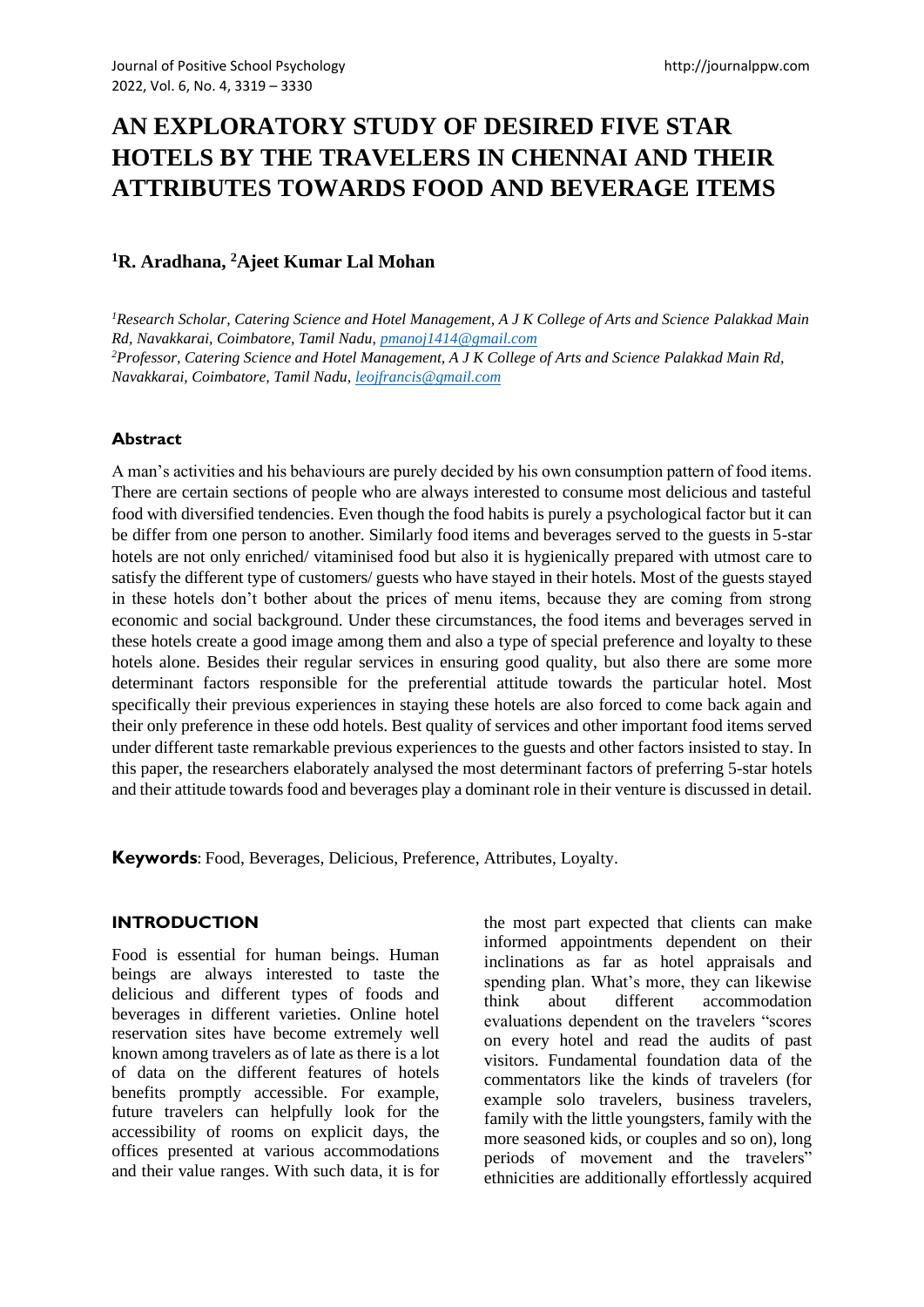from the audits. Likewise, the web-based surveys additionally give their remarks and input on the hotels that they had remained in during their visit to a specific objective. Past examinations recommend that "traveler information decidedly impacts customization and customization influences fulfillment" (Lee, Lin, Lee, Yeh and Lee, 2015). A rehashed negative component in the audits, for example, grumblings about the staff can influence a future hotel guest's choice. This is on the grounds that the data gave is by and large acknowledged being solid as it is based genuine encounters of the commentators. Furthermore, these sites additionally give significant data about the view of clients on the accommodation offices, staff execution and related angles to the hotels the board.

#### Background of the Study

The determinant credits of travelers' decisions of hotel determination just as their criticism have been high commitments to a wide assortment of exploration settings (Lin et al., 2011; Huertas-Garcia et al., 2012). Other thrilled writing recommends that incentive for cash, tidiness, solace of beds, courteousness of staff, productivity of administration and area influence the lodging choice (Callan and Bowman, 2000). Chu and Choi (2000) compose that business and relaxation travelers have comparative inclinations which might influence their choice on accommodation decisions. For business travelers, room and front work area administration are considered as significant while relaxation explorers pick security as the main factor. Be that as it may, no other critical distinction was found in the decisions of these two gatherings. Kumar and Singh's study (2014) discovered that Indian sightseers considered aesthetic sense in the hotel public regions and rooms as significant close by the standard factors, for example, value for money and cleanliness. Crafted by Chan and Wong (2006) compose that "past room rates (evaluating), helpful accommodation area and great assistance were the key variables affecting travelers in their last hotel choice. Business travelers will in general place more accentuation on their past hotel experience; great help; comfort and friends proposal, though, relaxation travelers and those with a lower level of training esteem travel planner suggestion. Agag and El-Masry (2016, 52) bring up that staff responsibility, trust and mentality impact customers expectation to make online hotel appointments.

Importance of the Research Problem

Hotel industry in the worldwide level has gone through different changes lately in the wake to (Corona virus) period of globalization. The vast majority of the accommodation either three star or five star may basically followed specific bundles to draw in its clients to remain in their hotel alone. The educator of clients may generally fluctuated relies on the different administrations provide to them. The main components to deciding inclination towards the accommodation are foodservice, nature of room administrations, conveyance mechanism, different administrations like movement, transport amusement and any remaining variables.

#### **Review of Literature/ National and International Studies**

Online reviews esteem in propelling data about customers assumptions, fulfillment and disappointment has prompted a developing number of examination around here in the beyond couple of years (Li, Ye, and Law, 2013; Zhou, Ye, Pearce and Wu 2014; Darini and Khozaei 2016). This review puts its basic focal point on accommodation in Asian nations as they draw in an enormous number of tourists from around the world because of their lower rates. Prevalence of Asian traveler objections offers a wide assortment of attractions including however not restricted to, chronicled places. Asian travel objections draw in travelers from countless nations who keep an eye on express various assumptions for hotel administrations which, thusly, affect their general fulfillment levels. A careless study of related examinations demonstrates that not many investigations are only identified with online accommodation audits in Asia (Zhou et al. 2014; Darini and Khozaei 2016). These couple of studies have additionally centered on only a couple of urban areas, and subsequently, our insight on factors that influence the customers fulfillment with their convenience in Asian nations is exceptionally restricted. This review desires to fill a piece of this hole and add to the assortment of information relating to factors that has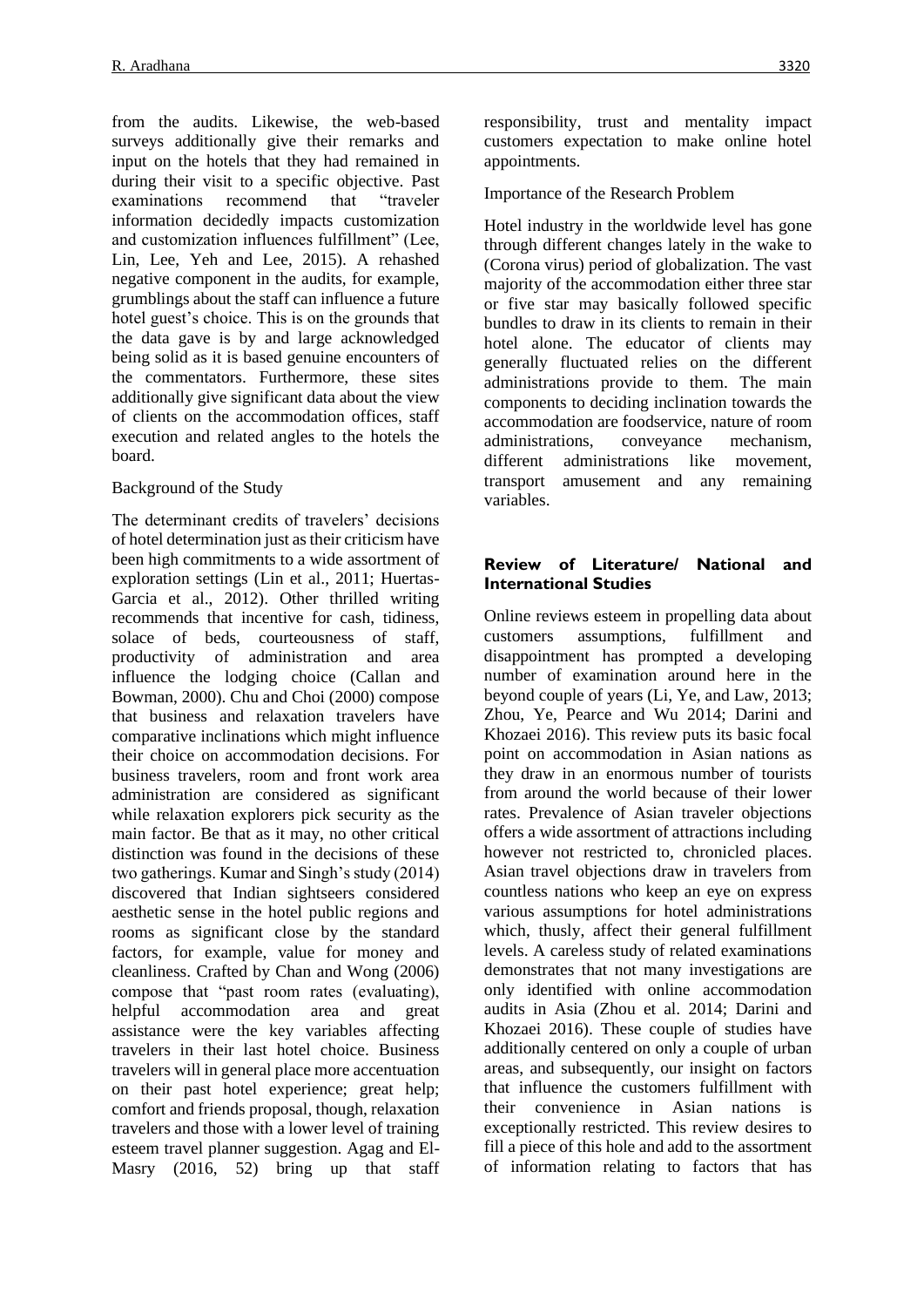influenced hotel guests insight and evaluations of accommodation in 40 Asian nations dependent on the accessibility of surveys in Agoda.com. This study is centered on specific regions identified with the hotel business is grounded on the discoveries of past examinations zeroing in on the variables that have impacted visitor fulfillment levels. Comparable to this, the investigation of Zhou et al. (2014) specifies factors and qualities that had influenced customers' fulfillment with respect to four and five star hotels in Hangzhou, China. They present 23 credits under 6 primary classes impact consumer loyalty. The principle classes are actual settings of the rooms, the actual accommodation, food, in general worth, area and staff.

### Statement of the Problem

There are wide scopes of studies that have explored factors impacting hotel guests fulfillment (Bulchand-Gidumal, 2013; Li et al., 2013) which propose that fulfillment with a help or item improves the shot at hotel guests' expectation to return later on. A few different investigations demonstrate that "staff administration and room quality and generally speaking worth are the three most powerful factors in deciding travelers" by and large fulfillment levels. This influences their probability of getting back to similar hotels later on (Choi and Chu, 2001, p. 277). In any case, as Shanahan and Hyman (2006) inspect the best hotel ascribes of American travelers contend; the level of fulfillment that visitors have for hotels which offer identical help can extraordinarily contrast between hotels in created and non-industrial nations. Overall, it has been noticed that the assistance given by hotel representatives extraordinarily impact the rating given by the visitors. For example, Kattara, Weheba and Ahmed El-Said (2014, 225) guarantee that "representatives' practices greatly affect by and large consumer loyalty paying little mind to clients' sex, ethnicity and motivation behind visit, number of visits and their length of stay." Similarly, concentrates likewise support the idea that accommodation of staff monitoring the data work area (Heung 2000) giving exact and fast proficient assistance (Lin, Tsai, Wang, Su and Shaw 2011) can emphatically influence consumer loyalty. Past investigations likewise show that room quietness, the accessibility of in-room wellbeing boxes, cleanliness and tidiness of the premises, accessibility of individual consideration (Heung, 2000), security and outside relaxation conditions (Lin et al. 2011) likewise influence client fulfillment. Different elements that have been set up as significant in affecting consumer loyalty are "substantial, sensorial experience, staff perspective, stylish discernment, and area" (Ren et al., 2016).

## Scope of the Study

The present study is confined and restricted only in the geographical area of Chennai city alone. Even though the coverage of the areas very vast only a selected a five star hotels can alone taken into the study purpose. The study deals one year say 2020-2021 alone and what is the total quantum of tourists/ guests who have stayed in these hotels are taken in to study purpose. What are the various factors responsible for the determination to prefer particular hotel and also their expectation and perception and their loyalty have also been considered. This study is an immense importance of analyzing the research problem. Though, there were many more studies have been already carried out in related angle but no attempt has been carried out in the particular topic in trying to fill up the gaps and an unanswered questions existed. The present study is attempted to fill up the research gaps and trying to answer the research questions and it is very useful for undertaking in-depth of the study conducted by further researcher's academia/ restaurant owners/ stack holders in this field and conclude that the present study is the need to the hour today.

One cannot deny the fact that hotels/ Restaurants/ five star hotels are always interested to attract more guests/ tourists to their hotels alone and trying to satisfy the needs and perception of customers and also find out new avenues for maintaining customer loyalty of their hotels alone.

## Aims and Objectives

The present paper mainly aims to analyse what are the various types of factors responsible for the preference of particulars five star hotels in Chennai by the guests and also analyzing the customer's satisfaction in comparing with various parameters about the food items/ beverages served to them.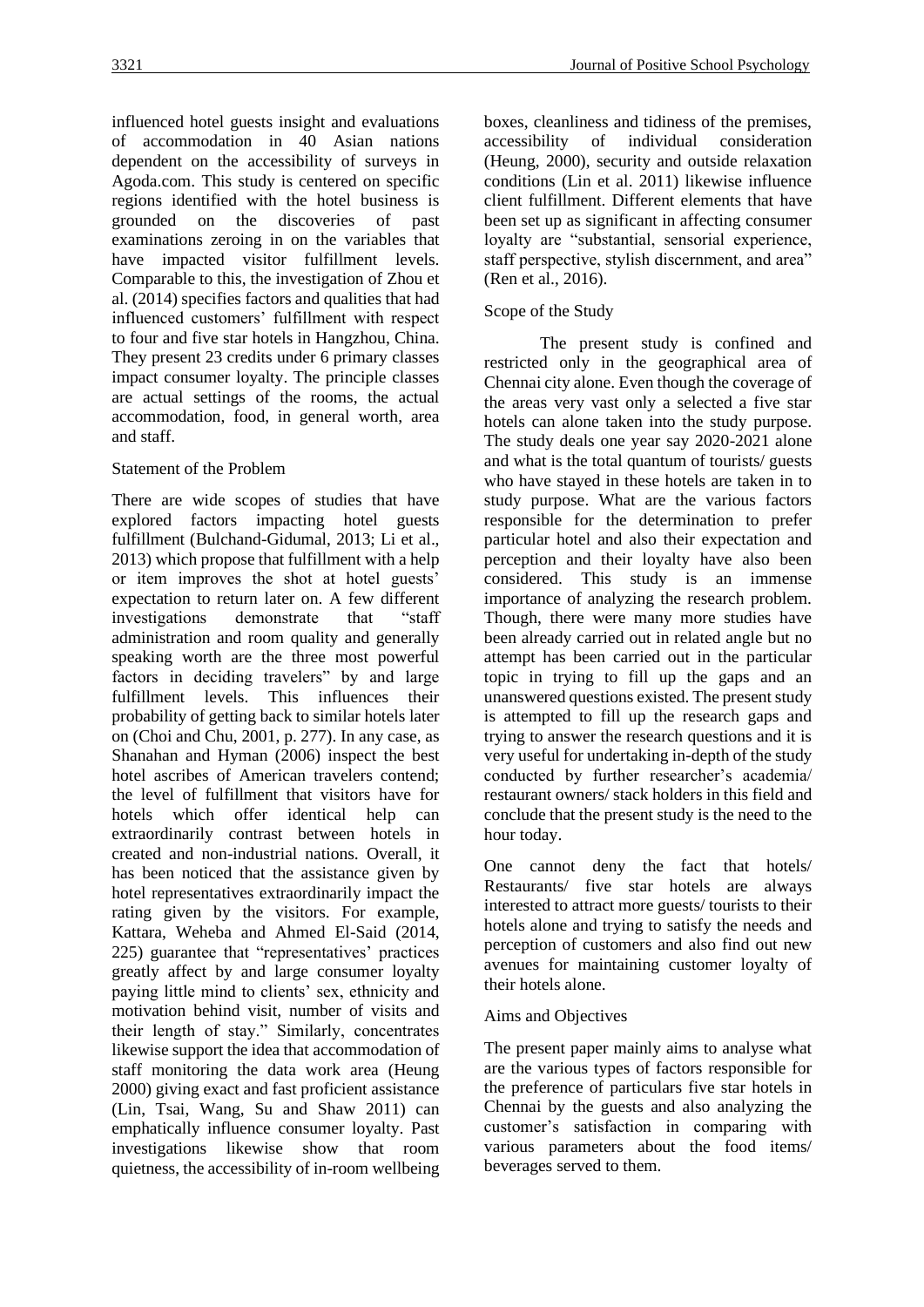The customers/ guests are always interested to taste different type of delicious foods and how the chefs/ cooks are vigil introducing new dishes and what are its superior factors and also how it attracts more customers, which is only available in their hotel alone and it is not found anywhere is also discussed.

#### **Objectives**

 $\Box$ To investigate the various determinate factors responsible for the preference of particular hotels by the guest.

To deal the matters pertaining to the  $\Box$ various types of services offered to them.

To understand the need for introducing  $\Box$ new dishes to attract more guests.

To analyze the methods and means of improving service quality approach.

To attract and improve the methods of  $\Box$ customers satisfaction and tries to fulfill their needs.

To compare the various services like  $\Box$ food/ menu items/ beverages/ room services/ other facilities.

To project the future plan to these hotels  $\Box$ to attract more tourists through' the introduction of new menu items.

 $\Box$ To explore further possible avenues of increasing the better quality of services.

Research Questions

In the light of the above discussion the researcher put some important research questions.

a) What is the role of five star hotels in attracting more guests/ tourists in the determination of staying?

b) What are the various determinant factors responsible for the preference only particulars hotel alone especially eatable items?

c) What are the specialized menu / delicious items prepared by their chefs to satisfy the needs of guests?

d) How to improve the better quality of services to tourists which will increases their loyalty?

e) What are the various services provide to guests apart from the regular services?

f) Under what angle the tourists/ guests are to be dealing in improving their loyalty (or) customer loyalty to be maintained.

## **Research Methodology**

Grounded on the discoveries of past research (Zhou et al., 2014)., the fundamental point of the momentum study is to look at the elements that influence consumer loyalty in five star accommodations in 40 nations in Asia similarly, ebb and flow research uses text mining and content examination of traveler audits from the Agoda website to accomplish its targets. This webpage just distributes surveys from travelers who have booked and paid for reservations through their sites. This would demonstrate that the surveys are by true blue visitors. The surveys are organized and travelers are essentially needed to give generally fulfillment appraisals to the accommodations dependent on their assessment of their experience during their visit. The site likewise gives information bases of individual client surveys comprising of client assessments dependent on their encounters of accommodations around the world.

The internet based surveys used in this review were sorted under the Asian class in Agoda.com. Thusly, each of the 40 nations was remembered for the examination. As Zhou et al (2014) checks out components and qualities of consumer loyalty of four and five star accommodations, the underlying focal point of this review is only on the surveys of three star hotels. This was pointed toward contrasting whether the clients of this accommodation classification have comparable or various assessments. Utilizing the sites search instrument separating framework, the analysts removed audits of the initial fifteen hotels were produced by the agoda.com site.

## **Analysis and Discussion**

Five star hotels in the global level are always act as a connoisseur of managing tourists. The tourists or guests/ foreign tourists/ Rich personalities are very much interested to taste new dishes and won't bother about the price. The menu items especially beverages available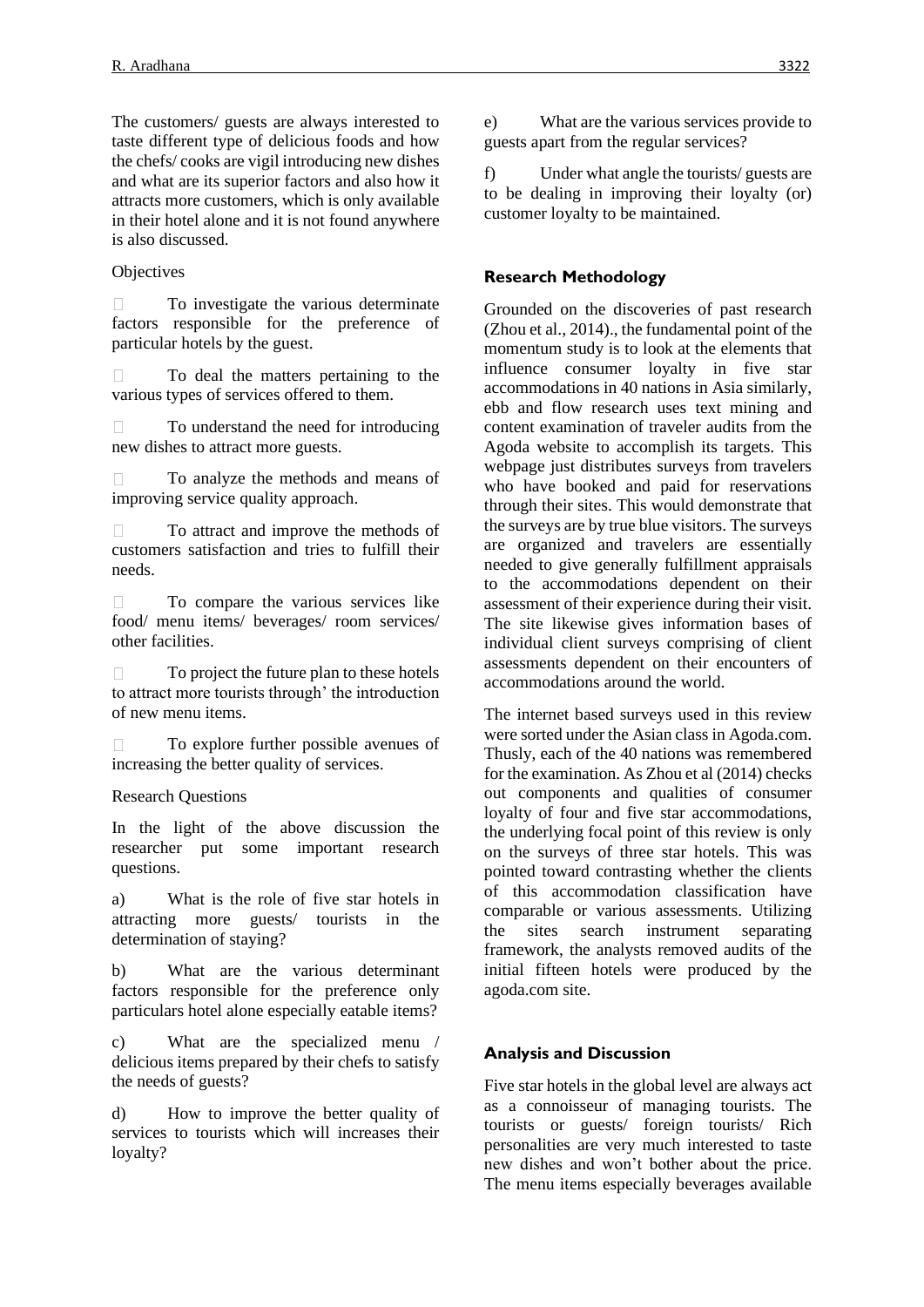in their hotels are specialized items attracted by the guests. Under what extent these food items played the dominate role in attracting the tourists to stay in the particulars hotel alone. So the chefs/ cooks are in a position to introduce new/ latest/ tasteful different type of dishes/ cuisines which are available in different countries. The restaurant owners are very vigil in attracting tourists/ guests to their hotels by means of ensuring good quality of services/ Best food items conveyance/ and also other recreational facilities which would tend to attract the tourist mode. The study mainly focuses the most important determinant factors responsible for the preference and the royalty of some particulars hotels preferred by the guests.

A large portion of the visitors either nearby or global sightseers liked to remain in five star lodgings well ahead of time solely after considering the different administrations gave to them all the more explicitly, the greater part of the five star hotels in Chennai have opened a "Independent stage on five star hotel administrations gave parcel of data stretched out to its visitors or travelers and to make a decent picture among the personalities of clients. It likewise shows the manner by which of stretching out the administrations to them is the way for vary from different accommodations, what are their exceptional bundles, extraordinary menu things, room administrations, administration quality methodology followed by servers, rooms, young men and the job of gourmet experts presenting new and elegant delectable food things. Food court in the five star hotel which represents either Indian (or) mainland/ (or) north Indian/Chinese/or other sort of cooking styles accessible to them is plainly shown.

Five Star Hotel Multi Cuisine Menu

A European café with an Asian touch affords the perfect twirl in the tale, with the ambience of natural illumination. Complete with an interactive kitchen and cold sandstone gelato proves, one can enjoy our stylish cookery while settling into the comfortable console of the indoors, permeating the calming pressure of the water body. Dating backside to medieval periods, the chef's table has forever been an extravagance of the choice. Royalty would encourage their guests to concentrate dinners in the kitchen and interrelate with the king's delicate chef, who hand expertise their banquets, after knowing their favorite and frame of mind. Experience again the knowledge by letting our chef's find out the flavours that gratify the customer's enjoyment.

| <b>WESTERN BREAKFAST</b>                       | <b>INDIAN BREAKFAST Rs.325</b>                                     | <b>APPETISERS</b>                                   |
|------------------------------------------------|--------------------------------------------------------------------|-----------------------------------------------------|
| Cold selection                                 | Idli - Steamed rice and lentil cake                                | Cold                                                |
| Seasonal cut fruit platter Rs.350              | Dosa - Rice or semolina pancake                                    | Tuna carpaccio with wasabi oil,                     |
| Seasonal fresh fruit juices Rs.225             | Plain, masala, rawa or ragi                                        | tomato and caper Rs.525                             |
| Tender coconut water Rs.225                    | Uttapam - Thick rice pancake                                       | sour cream                                          |
| Butter milk Rs.225                             | Plain, onion, tomato or masala                                     | Classic caesar salad                                |
| Plain / masala                                 | Medu vada                                                          | Romaine lettuce caesar dressing,<br>grissini Rs.425 |
| Lassi Rs.225                                   | Crispy lentil savoury doughnut                                     | Grilled prawns Rs.525                               |
| Plain / sweet / salted                         | Upma - South Indian speciality                                     | Scottish smoked salmon Rs.525                       |
| Yoghurt Rs.225                                 | made with semolina                                                 | Grilled chicken Rs.525                              |
| Plain / fruit flavoured                        | Pongal                                                             | Nutty arugula salad                                 |
| Selection of cold cuts Rs.575                  | Authentic South Indian delicacy of<br>rice and lentil              | Flavoured tomatoes cheese drizzle                   |
| Selection of cheeses Rs.525                    | All the above served with sambar                                   | Rs.425                                              |
| Cereal bowl selection Rs.275                   | and assortment of chutneys                                         | Mortadella of turkey / chicken                      |
| Corn flakes / wheat flakes / choco<br>flakes / | Poori Bhaji - Deep fried Indian<br>bread served with a mild potato | Rs.525<br>Somtam chilled rice noodle                |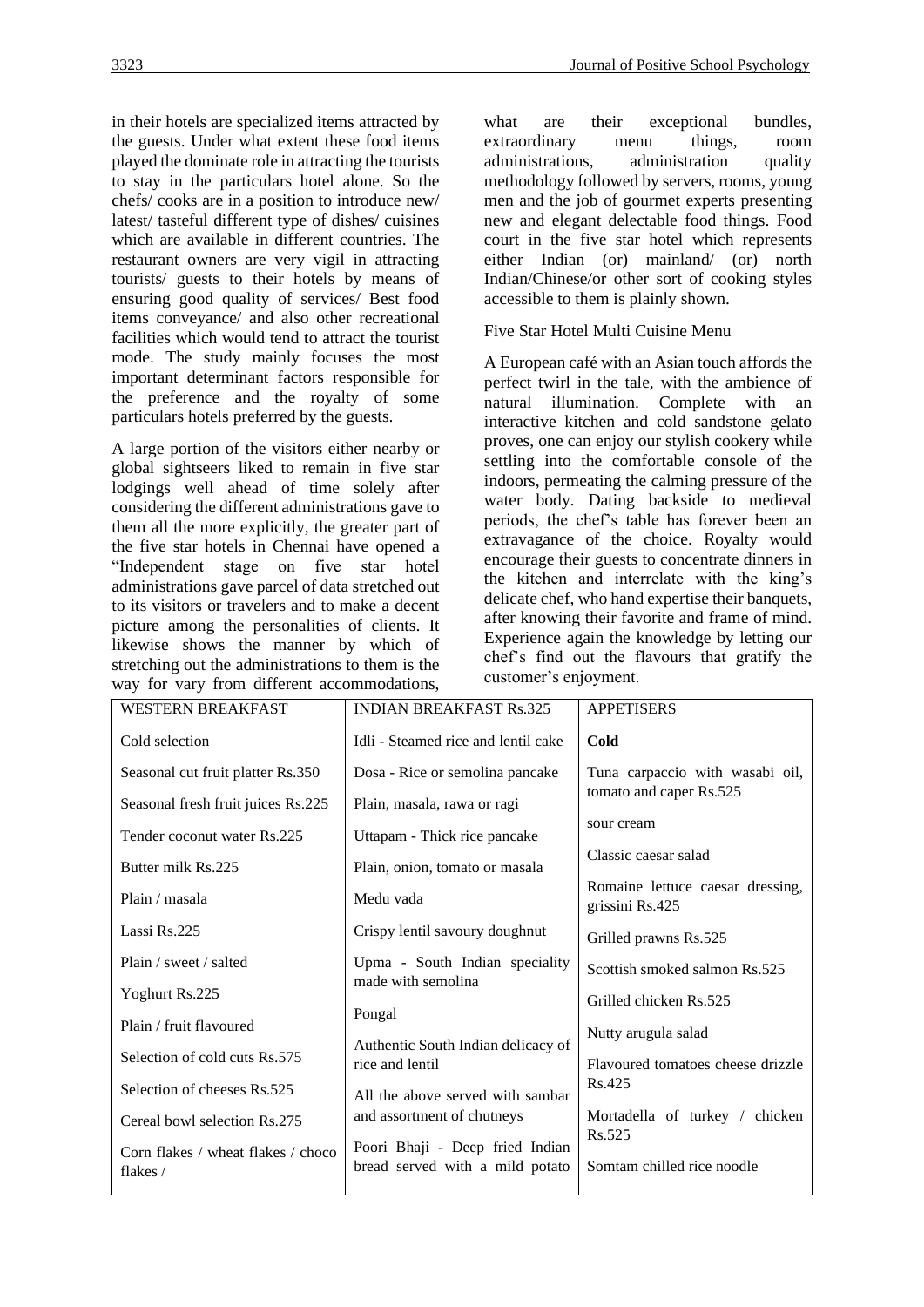| rice krispies / muesli                                            | curry                                    |                                                     | Prawn Rs.525                                                          |
|-------------------------------------------------------------------|------------------------------------------|-----------------------------------------------------|-----------------------------------------------------------------------|
| Porridge Rs.275                                                   | Paratha - Griddled whole wheat           |                                                     | Chicken Rs.525                                                        |
| Bircher muesli Rs.275                                             | bread, served with yoghurt and<br>pickle |                                                     | Vegetarian Rs.425                                                     |
| Select your options                                               | Choice<br>of                             | filling<br>potato<br>$\prime$                       | Warm                                                                  |
| Whole milk / slim milk / soy milk                                 | cauliflower / radish / cottage<br>cheese |                                                     | Spice dusted grilled prawns Rs.575                                    |
| yellow banana / apples / dates /<br>raisins / almonds / honey     |                                          |                                                     | Served with carrot and cucumber<br>koshimbiri                         |
| Viennoiseries selection Rs.325                                    |                                          |                                                     | Bacon wrapped grouper chunks,<br>paprika mayo Rs.525                  |
| Criossant - plain / whole wheat /<br>fruit danish                 |                                          |                                                     | Arugula, fennel salad and fries                                       |
| vanilla muffin / brioche                                          |                                          |                                                     | Chilli hot fish Rs.525                                                |
| Served with butter and preserves                                  |                                          |                                                     | Satay sampler Rs.525                                                  |
| Choice of toast Rs.225                                            |                                          |                                                     | Fish, lamb and chicken                                                |
| Whole wheat / multi grain / white                                 |                                          |                                                     | Cocktail green peas samosa Rs.425                                     |
| Served with butter or preserves                                   |                                          |                                                     | Potato and peas samosa with                                           |
| Beans on toast Rs.275                                             |                                          |                                                     | tamarind chutney<br>Podi idli Rs.425                                  |
| Belgian waffles Rs.325                                            |                                          |                                                     |                                                                       |
| with<br>Served<br>fruit<br>compote,<br>whipped cream, maple syrup |                                          |                                                     | Mini idlis drenched in a typical<br>Madras spice powder               |
| Pancakes Rs.325                                                   |                                          |                                                     | Quesadilla                                                            |
| Vanilla / banana / blue berry /<br>choco chip                     |                                          |                                                     | Sour<br>guacamole<br>cream<br>and<br>jalapeño salsa                   |
| with<br>berry<br>Served<br>compote,                               |                                          |                                                     | Vegetable Rs.425                                                      |
| whipped cream and maple syrup                                     |                                          |                                                     | Chicken Rs.525                                                        |
| Choice of eggs Rs.325                                             |                                          |                                                     | Hot n' cold Asian rolls                                               |
| Boiled - soft / hard                                              |                                          |                                                     | Combo of crispy fried spring rolls<br>and Vietnamese rice paper rolls |
| Fried egg - sunny side up / over<br>easy                          |                                          |                                                     | Vegetable Rs.425                                                      |
| Omelette - whole / egg white                                      |                                          |                                                     | Seafood Rs.525                                                        |
| Scrambled / akuri                                                 |                                          |                                                     |                                                                       |
| Served with choice of bacon,<br>sausage and toast                 |                                          |                                                     |                                                                       |
| <b>SOUPS</b>                                                      |                                          | SANDWICHES AND BURGER                               |                                                                       |
| Creamy Boston seafood chowder Rs.300                              |                                          | Sub or wrap                                         |                                                                       |
| Root vegetables and chunks of seafood,                            |                                          | Choice of fillings encased with a sub or maize wrap |                                                                       |
| served in a bread bowl                                            |                                          | Select your sub - plain / whole wheat / multi grain |                                                                       |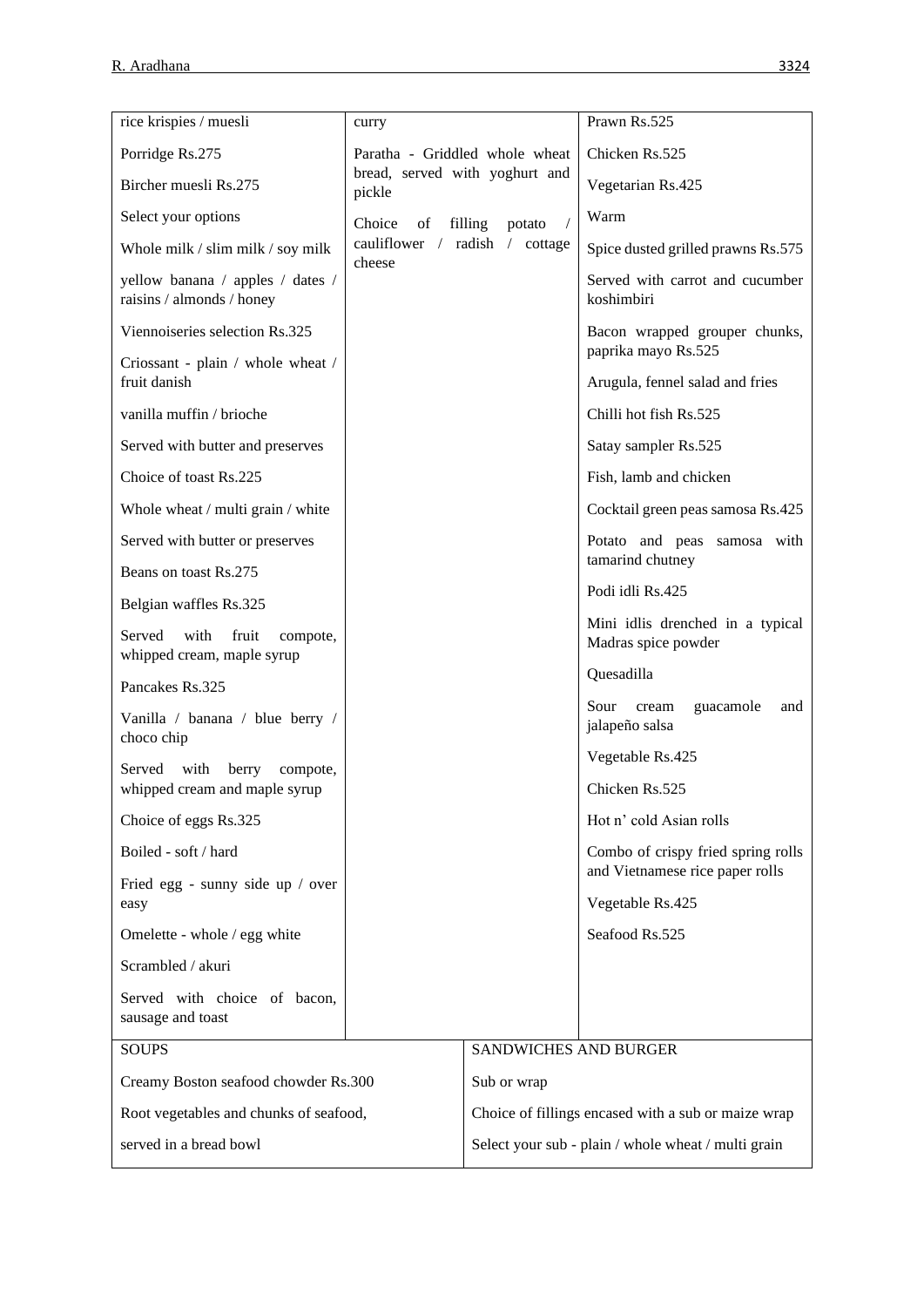| Salmon and caper paprika cream cheese<br>Essence of lamb trotters and selected spices<br>served with crispy flaky bread<br>Philly steak<br>Roast chicken and sautéed mushroom<br>Lemon grass noodle Rs.300<br>Seafood / chicken / vegetarian<br>Turkey mortadella pommery mustard and marinated<br>tomatoes<br>Lung fung Rs.300<br>Choice of satay with burnt onion and peanut butter<br>Seafood / chicken / vegetarian<br>mayo<br>Cherry tomato and fennel Rs.300<br>Lamb / fish / chicken<br>Served with fennel shavings on crusty baguette<br>Vegetarian Rs.525<br>Buffalo mozzarella, pesto with plum tomato<br>Mushroom, jalapeños with sautéed onions<br>Smoked peppers and squash<br>Spicy minted potato, crunchy vegetables<br>Pita bags<br>Chicken tikka Rs.575<br>Paneer tikka Rs.525<br>Club sandwich<br>Bacon, chicken, fried egg, lettuce, tomato, cucumber<br>Rs.575<br>Roasted peppers and mushrooms Rs.525<br>Plain, toasted and grilled sandwiches Rs.525<br>With choice of filling<br>Classic burger<br>Prime steak / crumbed chicken Rs.575<br>Toasted sesame bun and salad<br>Cheese / fried egg / bacon<br>Vegetable pattie Rs.525<br>Toasted sesame bun, lettuce and tomato<br>All the above served with crunchy vegetable yoghurt<br>garlic aioli and fries or<br>wedges<br>PASTA AND RISOTTO<br><b>PIZZA</b><br>Select your pasta - spaghetti / linguine / fettuccine /<br>Misto mare Rs.575<br>penne / fusil<br>Shrimp, squid, tuna, spring onion, capers, tomatoes<br>whole wheat - penne / spaghetti | Atukkal pepper soup Rs.300 | Non vegetarian Rs.575 |
|---------------------------------------------------------------------------------------------------------------------------------------------------------------------------------------------------------------------------------------------------------------------------------------------------------------------------------------------------------------------------------------------------------------------------------------------------------------------------------------------------------------------------------------------------------------------------------------------------------------------------------------------------------------------------------------------------------------------------------------------------------------------------------------------------------------------------------------------------------------------------------------------------------------------------------------------------------------------------------------------------------------------------------------------------------------------------------------------------------------------------------------------------------------------------------------------------------------------------------------------------------------------------------------------------------------------------------------------------------------------------------------------------------------------------------------------------------------------------------------------------------------------------------|----------------------------|-----------------------|
|                                                                                                                                                                                                                                                                                                                                                                                                                                                                                                                                                                                                                                                                                                                                                                                                                                                                                                                                                                                                                                                                                                                                                                                                                                                                                                                                                                                                                                                                                                                                 |                            |                       |
|                                                                                                                                                                                                                                                                                                                                                                                                                                                                                                                                                                                                                                                                                                                                                                                                                                                                                                                                                                                                                                                                                                                                                                                                                                                                                                                                                                                                                                                                                                                                 |                            |                       |
|                                                                                                                                                                                                                                                                                                                                                                                                                                                                                                                                                                                                                                                                                                                                                                                                                                                                                                                                                                                                                                                                                                                                                                                                                                                                                                                                                                                                                                                                                                                                 |                            |                       |
|                                                                                                                                                                                                                                                                                                                                                                                                                                                                                                                                                                                                                                                                                                                                                                                                                                                                                                                                                                                                                                                                                                                                                                                                                                                                                                                                                                                                                                                                                                                                 |                            |                       |
|                                                                                                                                                                                                                                                                                                                                                                                                                                                                                                                                                                                                                                                                                                                                                                                                                                                                                                                                                                                                                                                                                                                                                                                                                                                                                                                                                                                                                                                                                                                                 |                            |                       |
|                                                                                                                                                                                                                                                                                                                                                                                                                                                                                                                                                                                                                                                                                                                                                                                                                                                                                                                                                                                                                                                                                                                                                                                                                                                                                                                                                                                                                                                                                                                                 |                            |                       |
|                                                                                                                                                                                                                                                                                                                                                                                                                                                                                                                                                                                                                                                                                                                                                                                                                                                                                                                                                                                                                                                                                                                                                                                                                                                                                                                                                                                                                                                                                                                                 |                            |                       |
|                                                                                                                                                                                                                                                                                                                                                                                                                                                                                                                                                                                                                                                                                                                                                                                                                                                                                                                                                                                                                                                                                                                                                                                                                                                                                                                                                                                                                                                                                                                                 |                            |                       |
|                                                                                                                                                                                                                                                                                                                                                                                                                                                                                                                                                                                                                                                                                                                                                                                                                                                                                                                                                                                                                                                                                                                                                                                                                                                                                                                                                                                                                                                                                                                                 |                            |                       |
|                                                                                                                                                                                                                                                                                                                                                                                                                                                                                                                                                                                                                                                                                                                                                                                                                                                                                                                                                                                                                                                                                                                                                                                                                                                                                                                                                                                                                                                                                                                                 |                            |                       |
|                                                                                                                                                                                                                                                                                                                                                                                                                                                                                                                                                                                                                                                                                                                                                                                                                                                                                                                                                                                                                                                                                                                                                                                                                                                                                                                                                                                                                                                                                                                                 |                            |                       |
|                                                                                                                                                                                                                                                                                                                                                                                                                                                                                                                                                                                                                                                                                                                                                                                                                                                                                                                                                                                                                                                                                                                                                                                                                                                                                                                                                                                                                                                                                                                                 |                            |                       |
|                                                                                                                                                                                                                                                                                                                                                                                                                                                                                                                                                                                                                                                                                                                                                                                                                                                                                                                                                                                                                                                                                                                                                                                                                                                                                                                                                                                                                                                                                                                                 |                            |                       |
|                                                                                                                                                                                                                                                                                                                                                                                                                                                                                                                                                                                                                                                                                                                                                                                                                                                                                                                                                                                                                                                                                                                                                                                                                                                                                                                                                                                                                                                                                                                                 |                            |                       |
|                                                                                                                                                                                                                                                                                                                                                                                                                                                                                                                                                                                                                                                                                                                                                                                                                                                                                                                                                                                                                                                                                                                                                                                                                                                                                                                                                                                                                                                                                                                                 |                            |                       |
|                                                                                                                                                                                                                                                                                                                                                                                                                                                                                                                                                                                                                                                                                                                                                                                                                                                                                                                                                                                                                                                                                                                                                                                                                                                                                                                                                                                                                                                                                                                                 |                            |                       |
|                                                                                                                                                                                                                                                                                                                                                                                                                                                                                                                                                                                                                                                                                                                                                                                                                                                                                                                                                                                                                                                                                                                                                                                                                                                                                                                                                                                                                                                                                                                                 |                            |                       |
|                                                                                                                                                                                                                                                                                                                                                                                                                                                                                                                                                                                                                                                                                                                                                                                                                                                                                                                                                                                                                                                                                                                                                                                                                                                                                                                                                                                                                                                                                                                                 |                            |                       |
|                                                                                                                                                                                                                                                                                                                                                                                                                                                                                                                                                                                                                                                                                                                                                                                                                                                                                                                                                                                                                                                                                                                                                                                                                                                                                                                                                                                                                                                                                                                                 |                            |                       |
|                                                                                                                                                                                                                                                                                                                                                                                                                                                                                                                                                                                                                                                                                                                                                                                                                                                                                                                                                                                                                                                                                                                                                                                                                                                                                                                                                                                                                                                                                                                                 |                            |                       |
|                                                                                                                                                                                                                                                                                                                                                                                                                                                                                                                                                                                                                                                                                                                                                                                                                                                                                                                                                                                                                                                                                                                                                                                                                                                                                                                                                                                                                                                                                                                                 |                            |                       |
|                                                                                                                                                                                                                                                                                                                                                                                                                                                                                                                                                                                                                                                                                                                                                                                                                                                                                                                                                                                                                                                                                                                                                                                                                                                                                                                                                                                                                                                                                                                                 |                            |                       |
|                                                                                                                                                                                                                                                                                                                                                                                                                                                                                                                                                                                                                                                                                                                                                                                                                                                                                                                                                                                                                                                                                                                                                                                                                                                                                                                                                                                                                                                                                                                                 |                            |                       |
|                                                                                                                                                                                                                                                                                                                                                                                                                                                                                                                                                                                                                                                                                                                                                                                                                                                                                                                                                                                                                                                                                                                                                                                                                                                                                                                                                                                                                                                                                                                                 |                            |                       |
|                                                                                                                                                                                                                                                                                                                                                                                                                                                                                                                                                                                                                                                                                                                                                                                                                                                                                                                                                                                                                                                                                                                                                                                                                                                                                                                                                                                                                                                                                                                                 |                            |                       |
|                                                                                                                                                                                                                                                                                                                                                                                                                                                                                                                                                                                                                                                                                                                                                                                                                                                                                                                                                                                                                                                                                                                                                                                                                                                                                                                                                                                                                                                                                                                                 |                            |                       |
|                                                                                                                                                                                                                                                                                                                                                                                                                                                                                                                                                                                                                                                                                                                                                                                                                                                                                                                                                                                                                                                                                                                                                                                                                                                                                                                                                                                                                                                                                                                                 |                            |                       |
|                                                                                                                                                                                                                                                                                                                                                                                                                                                                                                                                                                                                                                                                                                                                                                                                                                                                                                                                                                                                                                                                                                                                                                                                                                                                                                                                                                                                                                                                                                                                 |                            |                       |
|                                                                                                                                                                                                                                                                                                                                                                                                                                                                                                                                                                                                                                                                                                                                                                                                                                                                                                                                                                                                                                                                                                                                                                                                                                                                                                                                                                                                                                                                                                                                 |                            |                       |
|                                                                                                                                                                                                                                                                                                                                                                                                                                                                                                                                                                                                                                                                                                                                                                                                                                                                                                                                                                                                                                                                                                                                                                                                                                                                                                                                                                                                                                                                                                                                 |                            |                       |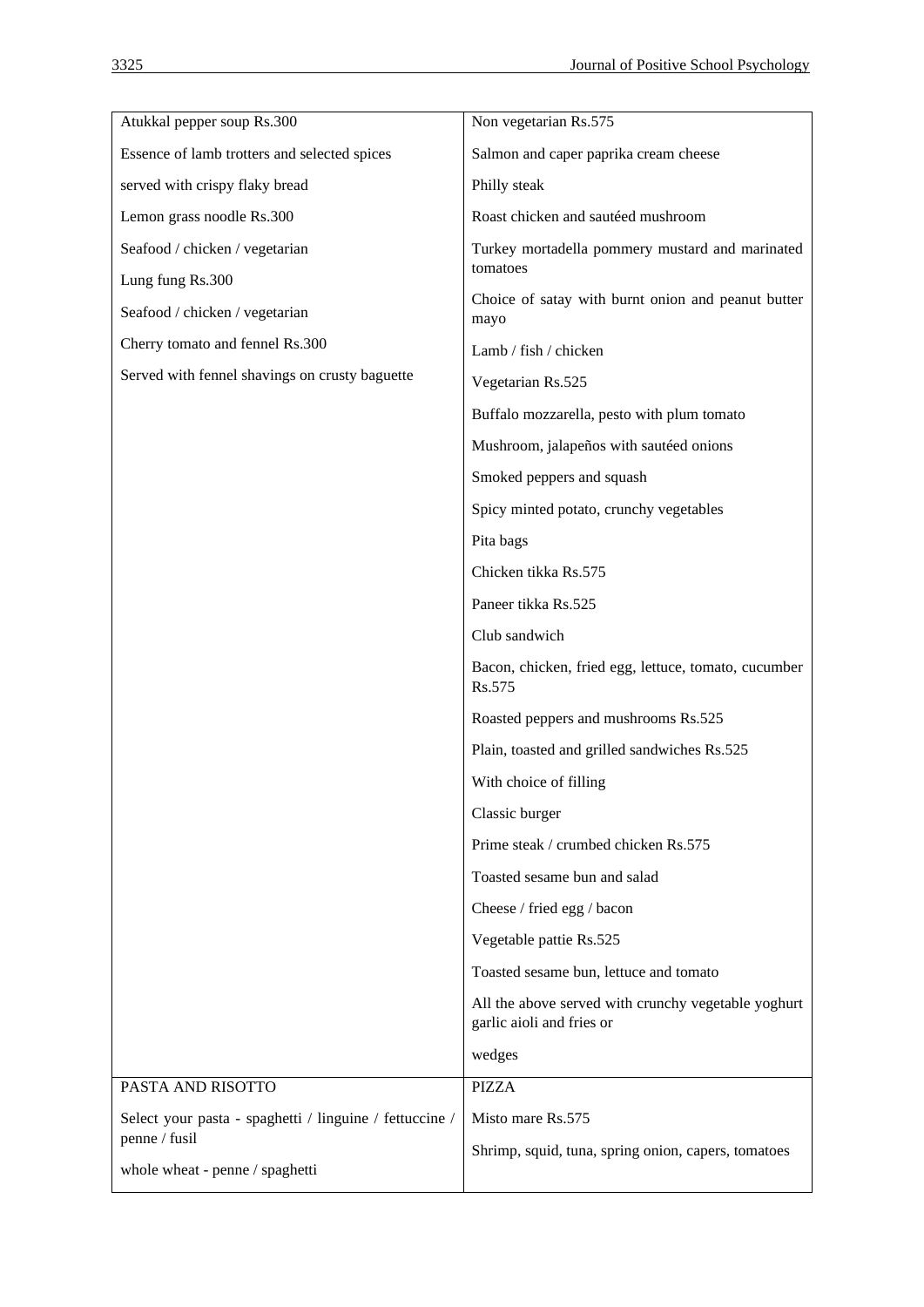| Aglio e olio                                           | and mozzarella                                                                                 |
|--------------------------------------------------------|------------------------------------------------------------------------------------------------|
| Chicken or prawn Rs.575                                | Rustica Rs.575                                                                                 |
| Garlic, olive oil, chilli flakes Rs.525                | Tomato, bell pepper and spicy pepperoni                                                        |
| Arrabbiata                                             | Forestière Rs.525                                                                              |
| Sea food - shrimps, squid Rs.575                       | Fresh mushrooms, baby corn, broccoli and tofu                                                  |
| Spicy tomato sauce Rs.525                              | Margherita Rs.525                                                                              |
| Curried n'baked                                        | Tomatoes, fresh buffalo mozzarella and basil                                                   |
| Pork sausage or chicken Rs.575                         | Quattro fromaggi Rs.525                                                                        |
| Curry baked pasta Rs.525                               | Mozzarella, emmental, cheddar and feta cheese                                                  |
| Ragù alla bolognese                                    | Tex mex jalapeño Rs.525                                                                        |
| Ground tenderloin with aromatic vegetables Rs.575      | Pimentos, shredded onion, chilli flakes, garlic,                                               |
| Siciliana                                              | tex mex seasoning and cheese                                                                   |
| Eggplant, onion, squashes, olive oil, tomato cream and | Non-vegetarian (any two) Rs.625                                                                |
| parmesan Rs.525                                        | Barbeque chicken, salami, parma di prosciutto,                                                 |
| Risotto alla milanese                                  | anchovies, sea food                                                                            |
| Saffron infused risotto                                | Vegetarian (any three) Rs.550                                                                  |
| Grilled salmon Rs.575                                  | Broccoli, corn kernels, olives, spinach, mushrooms,                                            |
|                                                        |                                                                                                |
| Wild mushroom ragout Rs.525                            | spring onion, red onion, bell pepper, artichokes,                                              |
|                                                        | cherry tomato, green chilli                                                                    |
| <b>GLOBAL CUISINE</b>                                  | <b>GRILL</b>                                                                                   |
| Pan fried grouper Rs.625                               | Fresh catch of the day Rs.625                                                                  |
| Tomato, caper and browned shallot glace, mini          | Mixed seafood grill Rs.1550                                                                    |
| moussaka and curled linguine                           | Lobster / fish / scallop / shrimp                                                              |
| Fish and chips Rs.625                                  | Tiger prawns Rs.975                                                                            |
| Panko crumbed / batter fried                           | Black angus rib eye 12 Oz Rs.2250                                                              |
| Traditional coleslaw                                   | Black angus tenderloin 8 Oz Rs.2250                                                            |
| Roasted rack of lamb Rs.1200                           | Domestic tenderloin 8 Oz Rs.625                                                                |
| Boulangerie potato, haricot verts with rosemary jus    | Lamb cutlets 12 Oz Rs.1200                                                                     |
| Lemon chicken Rs.625                                   | Free range chicken breast Rs.625                                                               |
| Truffle risotto with pressed brussel sprout sauce      | Select your accompaniments                                                                     |
| Pan fried French chèvre polenta Rs.575                 | Green bean lyonnaise / roasted vegetable / charred                                             |
| Wild mushroom confit and tempura onion                 | broccoli                                                                                       |
| Rotollo of chilli spiced pumpkin and ricotta cheese    | Red wine jus / black pepper sauce / béarnaise<br>Steak fries / potato of the day / potato mash |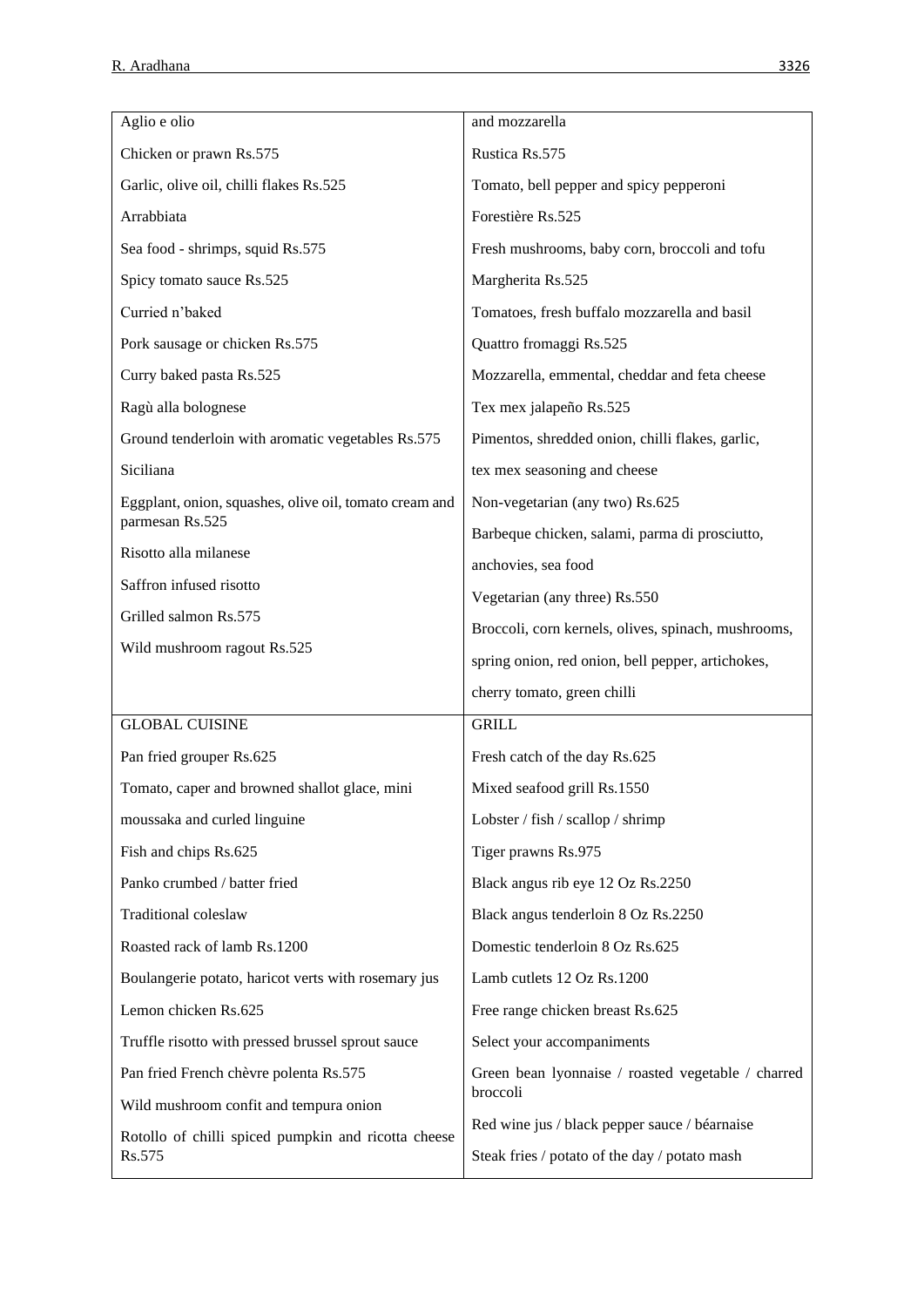| Served with vegetable nage                                     |                                                                    |  |
|----------------------------------------------------------------|--------------------------------------------------------------------|--|
| Roulade trio-zucchini, aubergine and yellow pepper<br>Rs.575   |                                                                    |  |
| <b>ASIAN</b>                                                   | <b>SIMPLY SOUTH</b>                                                |  |
| (1200 hrs noon till 0000 hrs midnight)                         | Masala spiced seafood sampler Rs.900                               |  |
| Prawn and broccoli with fresh chilli elephant garlic<br>Rs.695 | Grilled prawns, fish and squid with home style curry<br>paste      |  |
| Wok fried chilli hot grouper Rs.625                            | Mangalore prawn curry Rs.695                                       |  |
| Sliced steak teriyaki Rs.625                                   | Fish peri peri Rs.695                                              |  |
| Cantonese sliced lamb Rs.625                                   | Served with balchao kulcha and goan dal                            |  |
| Sliced chicken burnt ginger soy Rs.625                         | Madras fish curry Rs.625                                           |  |
| Beans sweet peppers and pepper plum sauce Rs.575               | Slow cooked fish in tamarind and chilli gravy, an<br>authentic     |  |
| Chunky tofu corn and peas in fresh chilli hoisin Rs.575        |                                                                    |  |
| Pok choi, sprouts and wild musroom garlic soy Rs.575           | household recipe                                                   |  |
| Thai curry                                                     | Uppu kari Rs.625                                                   |  |
| Green or red Rs.625                                            | Dry roasted tender lamb, a local speciality                        |  |
| Chicken / fish                                                 | Moplah chicken kuruma Rs.625                                       |  |
| Vegetable                                                      | Delicacy from Northern Kerala with coconut cream,                  |  |
| Served with steamed rice                                       | garam masala and fresh corinader                                   |  |
| Rice and noodle                                                | Paruppu urundai kozhambu Rs.525                                    |  |
| Thai fried rice Rs.275                                         | Curried lentil dumplings in a tangy gravy                          |  |
| Non vegetarian                                                 | Jackfruit and potato mappas Rs.525                                 |  |
| Vegetarian                                                     | Stewed jackfruit and potato, a Kerala delicacy                     |  |
| Hakka noodle Rs.275                                            | Kadalai gassi Rs.525                                               |  |
| Non vegetarian                                                 | Whole Bengal gram in a roasted coconut gravy                       |  |
| Vegetarian                                                     | Paalkatti pattani melagu Rs.525                                    |  |
| Corn spinach and sweet pepper fried rice Rs.275                | Pan tossed cottage cheese and green peas with<br>Chettinadu spices |  |
| All in a bowl                                                  | Kaad kumu curry Rs.525                                             |  |
| Nasi goreng Rs.625                                             | Mushroom cooked in traditional Coorgi curry                        |  |
| Seafood rice in oyster sauce Rs.625                            | *All the above served with choice of steamed rice or               |  |
| Blockquote                                                     | malabar paratha or kal dosai                                       |  |
| Pad see yew Rs.625                                             |                                                                    |  |
| Rice noodle, mixed meat, pok choi and crushed peanut           |                                                                    |  |
| <b>BIRIYANI</b>                                                | <b>RICE AND BREADS</b>                                             |  |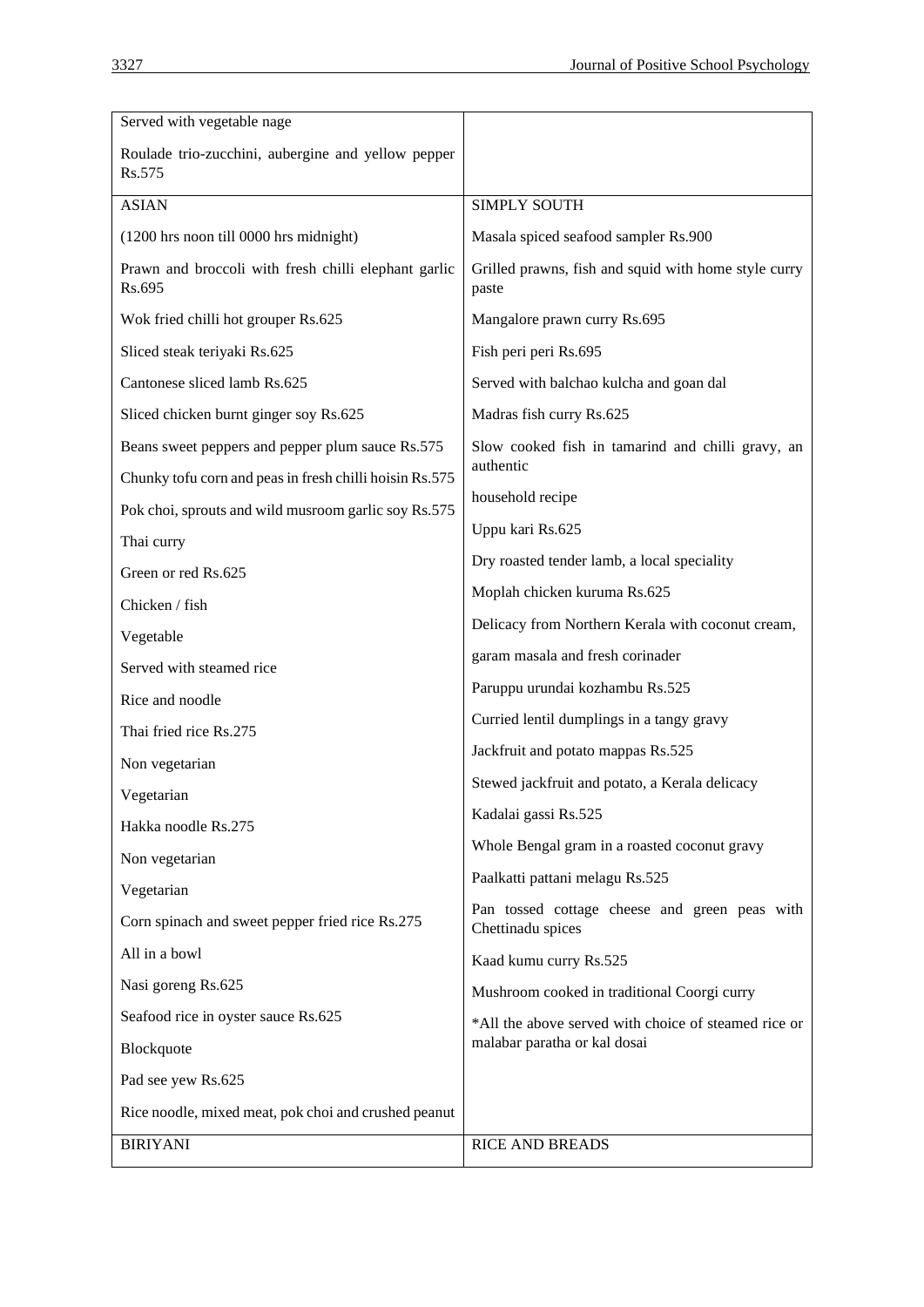| Tanjavore attu biryani Rs.625                                            | Lemon or tamarind rice Rs.275                            |
|--------------------------------------------------------------------------|----------------------------------------------------------|
| Succulent lamb and fragrant rice cooked with                             | Malabar paratha Rs.125                                   |
| Tanjavore spices                                                         | String hopper Rs.125                                     |
| Urulai kalan Chettinadu biryani Rs.525                                   | Sambar rice Rs.275                                       |
| Mélange of potato and mushroom with fragrant rice, a<br>local speciality | Curd rice Rs.275                                         |
|                                                                          | Rice and yoghurt tempered with curry leaf and<br>mustard |
| <b>ALL TIME FAVOURITES</b>                                               | <b>DESSERT</b>                                           |
| Chilli garlic grilled prawns Rs.695                                      | Apple and pear tart with almond custard Rs.325           |
| Pan roasted chicken, style Balinese or Konkan Rs.695                     | Served with ice cream                                    |
| Rolled cheese n' chilli omelettes                                        | Cardamom crème brûlée Rs.325                             |
| Served with garlic baguettes                                             | Chocolate sampler Rs.325                                 |
| Shrimp and sweet peppers Rs.575                                          | Tender coconut and white molasses panacotta Rs.325       |
| Chicken and sprout Rs.575                                                | Sugarfree                                                |
| Mushroom pepperonata Rs.525                                              | Anjeer badam halwa Rs.300                                |
| Wrap n' roll                                                             | Kulfi with mix berry sauce Rs.300                        |
| Chicken Rs.575                                                           | Rasmalai Rs.300                                          |
| Cottage cheese 525                                                       | Cold stone ice cream Rs.300                              |
| Bondamosa Rs.325                                                         | Fresh cut seasonal fruits Rs.350                         |
| Combination of local style bonda and potato peas<br>samosa               |                                                          |
| Pav bhaji Rs.325                                                         |                                                          |
| Traditional Mumbai style pao and bhaji                                   |                                                          |
| Dal chawal Rs.425                                                        |                                                          |
| Option of phulkas                                                        |                                                          |
| Dosa Rs.325                                                              |                                                          |
| Rice or semolina pancake                                                 |                                                          |
| Plain, masala, rawa or ragi                                              |                                                          |
| Uttapam Rs.325                                                           |                                                          |
| Thick rice pancake                                                       |                                                          |
| Plain, onion, tomato or masala                                           |                                                          |
| Steamed idli Rs.325                                                      |                                                          |
| Steamed rice and lentil cake                                             |                                                          |
| All the above served with sambar and assortment of<br>chutneys.          |                                                          |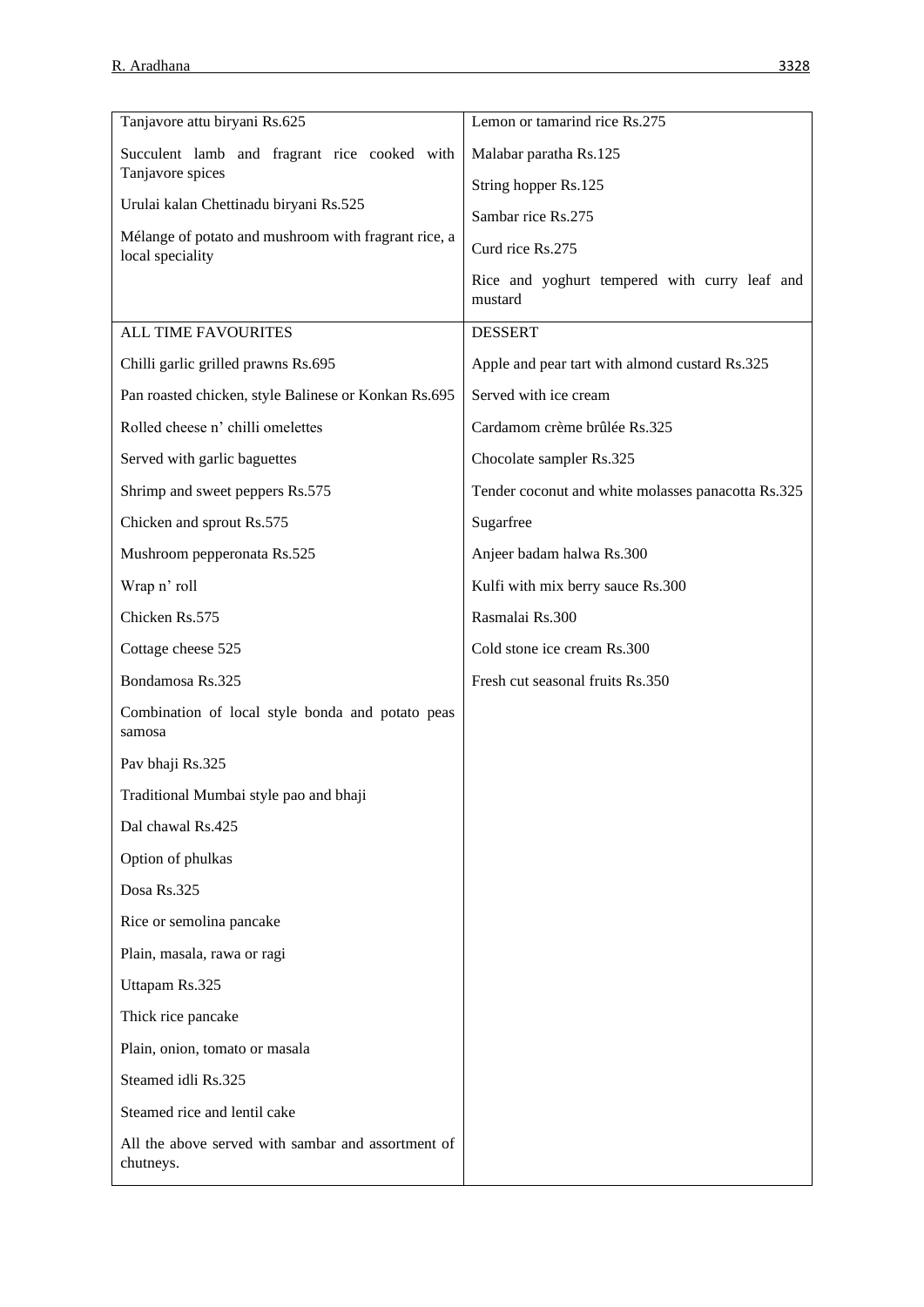# **Suggestions**

To improve the working performance of five star hotels in Chennai and also satisfying the perception of customers certain policy implications have been suggested by the researcher.

Ensuring best quality of services the  $\Box$ five star hotels must paid due attention to maintain the quality and standard of food items served to the guests.

 $\Box$ Efforts must be made to introduce new and tasteful food dishes/ beverages might be introduced.

To satisfy the needs of the different type  $\Box$ of guests/ tourists, chefs must always alert in preparing hygienic and healthier food items and also quality to be maintained.

Chettinadu, North Indian Non-veg or  $\Box$ Veg sweets, savor must be made from only good/ standard quality of goods and also FSSAI standard must be maintained.

Food supervisors from FSSAI and  $\Box$ safety officials must periodically check the items provided to guests and give some instructions to maintain good quality.

Beverages food stuffs must be produced  $\Box$ in natural colour and also permitted colors alone and steps must be taken to prohibit the usage of non-permitted colors and chemicals which are hygienically bad.

One more important suggestion to  $\Box$ improve the loyalty of the guests to the particular the hotel, to follow more comprehensive policies related to the tariff charges.

Even though the tariff of rooms is very  $\Box$ high, government must come forward to announce separate tariff policy for five star hotels and it must be displaced in front offices in the respective hotels.

To make quicker/ easier payment by the  $\Box$ international tourists/ visa cards/ Master cards may be accepted and all transactions must be made through artificial intelligent modes.

Digital payment / virtual transactions  $\Box$ may be encouraged.

Front office management personnel  $\Box$ must be appointed in a fluency in western languages, which will be more easily for the foreign tourists. A part from English, proficient people in Spanish / Urudu / Arabi / Chinese must be appointed.

To create awareness among the guests/  $\Box$ tourists/ these hotels must arrange some "Food carnival"/ "Food courts" about the ingredients used and its medicinal values may be displaced to understand the significance of food items supplied to them which will be very easily for foreign tourists.

Permitted flavors/ ingredients/ powder  $\Box$ items for the preparation of beverages must be made only from list of F.B.O. category.

Steps must be taken to ensure in  $\Box$ providing best quality of services through feedback of approach.

## **Concluding Remarks**

There is no doubt that the five star hotels in Chennai render yeoman and remarkable services to the guests/ tourists by their better quality of services. To maintain the 'status quo' stack holders must be instructed to follow certain norms and conditions as prescribed by the government of Tamil Nadu. ITDC/ TTDC are also part of the development of these hotels and they must come forward to make M.O.U with them.

To increase the loyalty and tendency towards preferring particular five star hotels by the guests, the federation of restaurant owners may come forward to organize a get to their meet with foreign tourists and also interact with them to improve further quality of services which are expected in large which will be the most determinant factor of the hotels.

## **Reference**

- [1] Agag, G., & El-Masry, A. A. (2016).Understanding the determinants of hotel booking intentions and moderating role of habit. International Journal of Hospitality Management, 54, 52-67.
- [2] Bulchand-Gidumal, J., Melián-González, S., & Lopez-Valcarcel, B. G. (2013). A